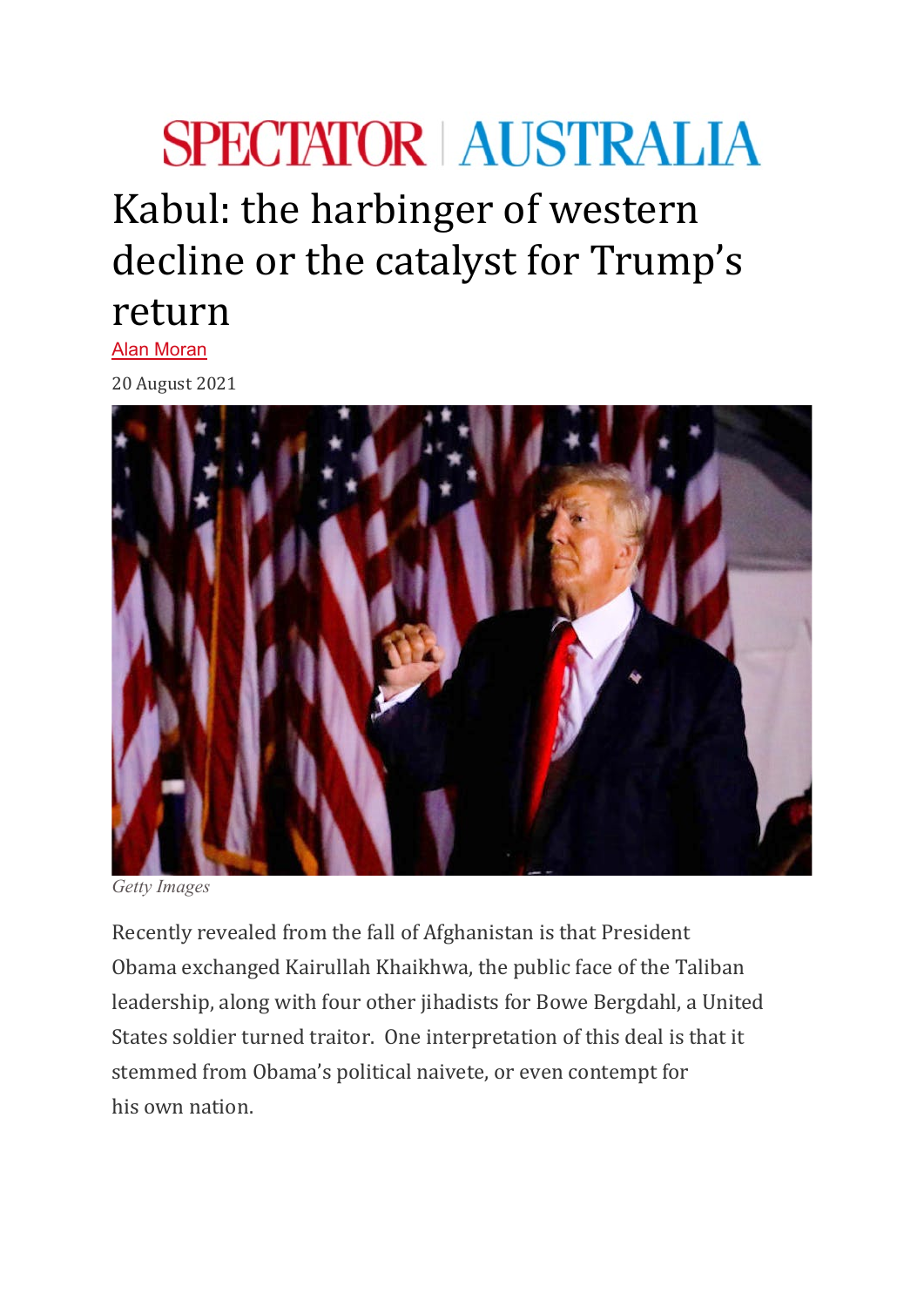An alternative view is that the deal was the action of an imperious grandee confident that a benevolent gesture to a conquered backward adversary would do no harm. The latter interpretation is consistent with that of a woke administration that trumpets its cultural sensitivity but flies the rainbow flag on the US Embassy in Kabul. To the 95% of Afghans who despise the idea of homosexuality, let alone any alphabet soup of non-traditional sexuality, this would have been seen as a deliberately contemptuous imposition of American cultural values.

Those cultural values have seriously infected the American military, now led by generals who appear to rate vocal sensitivity to the permanently offended above fighting skills. This and inept political leadership have now handed hundreds of billions of dollars of military equipment to the Taliban and hence the technology it incorporates to other adversaries, notably China.

Six months ago, the Biden Administration was confident that a US-backed Afghanistan with its 300,000 strong well equipped armed forces complete with tanks and air support would prevail in contesting territory with a 75,000 strong rag-tag rebellion. The Biden confidence swiftly changed to projecting a three-month hold-out, which took just a week to eventuate.

Such massive intelligence and military failures can only drain our confidence in US prognostications covering a broader canvas. Three years ago, the commander-in-chief of US Pacific forces, [Admiral Dennis](https://www.brookings.edu/articles/chinas-hollow-military/)  [Blair,](https://www.brookings.edu/articles/chinas-hollow-military/) declared to the approval of the Brookings Institution, that China will not represent a serious strategic threat to the United States for at least twenty years.

Sure, China's military spending of \$224 billion is dwarfed by the \$778 billion (40 per cent of the world total) the US spends and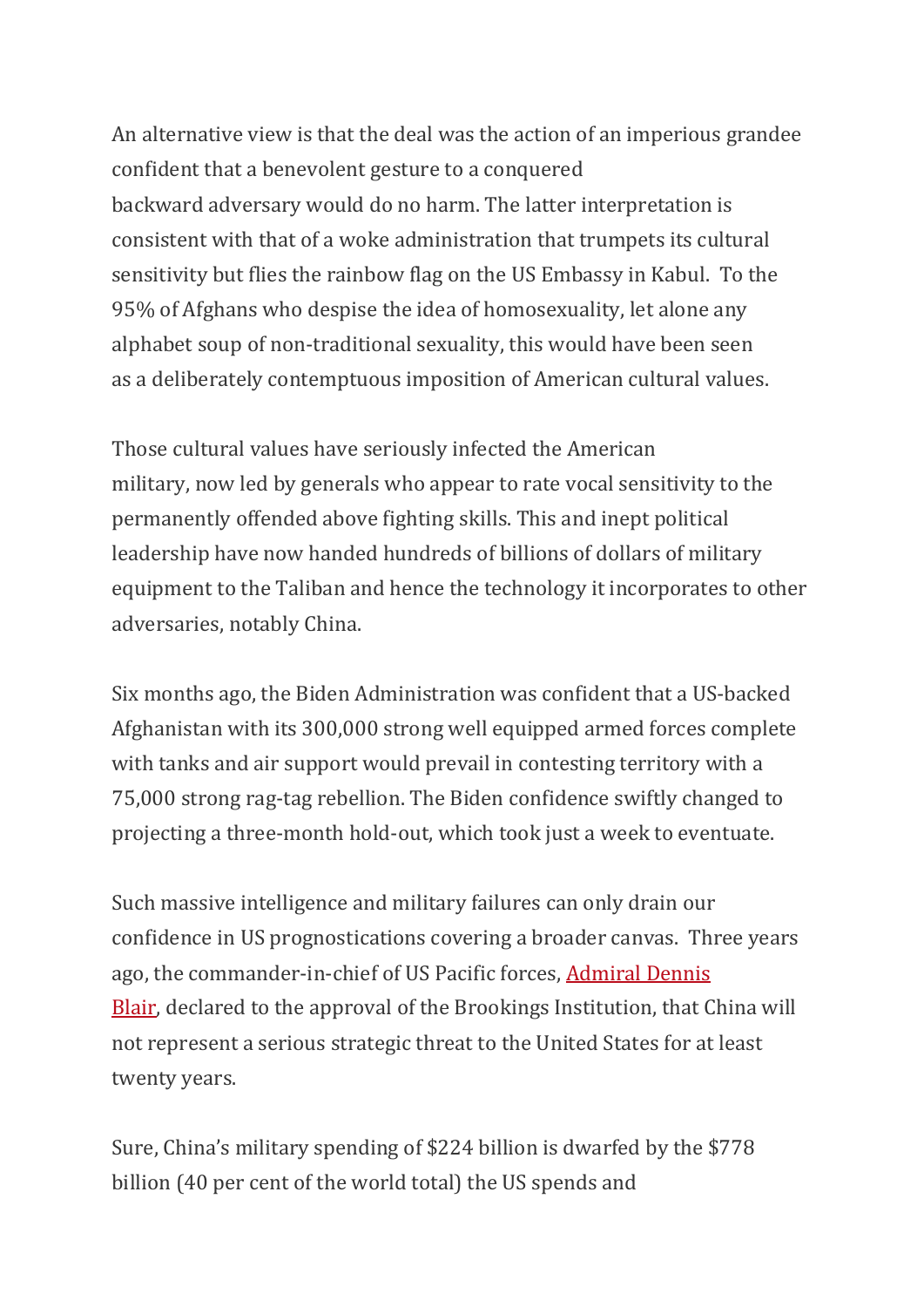is, by most accounts, outclassed in technology. But such assessments are contested. Thus, the defence website [Military Direct](https://economictimes.indiatimes.com/news/defence/china-beats-us-in-ultimate-military-strength-index-while-india-comes-in-fourth/china/slideshow/81632470.cms) already places China as more powerful than the US and, as the fall of Kabul shows, equipment is not everything.

China is showing a growing belligerence and self-confidence exemplified by constant probing of the defences of Taiwan and Japan, aggressive islandbuilding in the South China Sea, its Belt and Road foreign funding program, as well as a willingness to punish US allies like Australia who lecture it on political matters.

In achieving its present economic stature, China seems to have resolved the "agency" problem which plagues the achievement of economic efficiency when government directions loom large in commercial decision making. Within China's fast-growing economy there is at least 40 per cent of production under government ownership, while private industry also takes more directions from the government than is evident in conventional market economies. China's post-1975 eight per cent annual growth means it is now 50 times greater in size than in 1975 and will overtake the US (with its two per cent historical growth rate) later this decade — a year or so earlier if it absorbs Taiwan.

In the all-important area of energy, China mouths diplomatic obeisance to the west's high priests of climate change, while recognising that the transformation of the world from poverty has taken place only in the past 250 years and has been due to coal, oil and gas replacing human and animal muscle power. China will soon have 3,000 coal-fired power stations (Australian government policies are forcing the closure of our 60 remaining ones), with the steady increase in their numbers having comprised the backbone of the nation's transformation from an industrial minnow to hosting half the world's manufacturing.